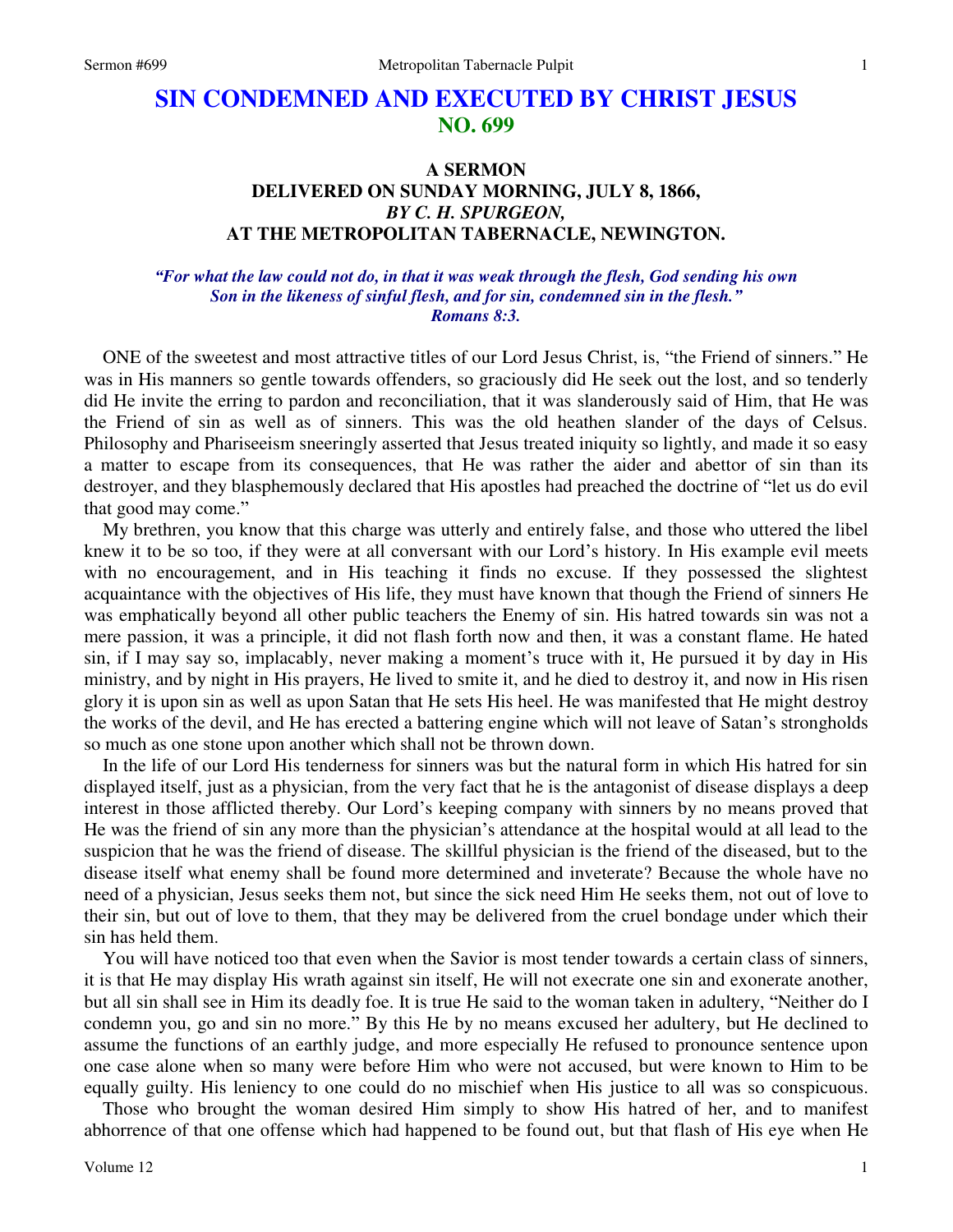said, "He that is without sin among you, let him first cast a stone at her," was a far more terrible deliverance against sin than if He had said, "Yes, take her away, and bind her hand and foot, and let her die, but as for you, you hypocrites, you who are practicing, perhaps, the same sin in private, inasmuch as you have not been discovered by your fellow men, I allow you to escape with impunity." If He judged one He must judge all, and therefore He dismissed them all to the appointed time for judgment, manifesting, it seems to me, quite as much His hatred of sin as His tenderness towards the sinner.

 So everywhere connected with the gentleness of the Savior, in which He does not "break the bruised reed nor quench the smoking flax," there is a most determinate wrath, a lion-like fierceness against sin, especially in its hypocritical forms, for He who bids the open and acknowledged sinner come to Him cries in the same breath, "Woe unto you, scribes and Pharisees, hypocrites," and calls them whitewashed sepulchers filled with dead men's bones.

 There is not then the slightest foundation for the accusation that Jesus is in the least degree the friend of sin, though He is the friend of sinners. On the contrary, we can easily prove the assertion which is made in the text, that Jesus Christ came into the world to condemn sin, and has condemned it, that sin never was condemned before as it was in the sacrifice of His person, and that the law of Moses itself could not through the weakness of the flesh condemn sin as Jesus Christ has done, for He has not only passed sentence upon it but has executed it, carrying the sentence into effect. God had condemned sin before, but never so efficiently as in the person of His Son. God's very nature condemns sin. The existence of the thrice holy JEHOVAH is a constant protest against all unholiness.

 God condemned sin in that day when He drove out Adam and Eve from the Garden, when He suffered the trail of the serpent to ruin Paradise, and condemned our first parents, all naked and ashamed, to till the ground from which they were taken, and in the sweat of their face to eat bread. God condemned sin, constantly condemned it in the death which became common to the entire race. Every funeral is God's repetition of His anathema against sin. When our friends are carried to the silent sepulcher the Lord of all does in fact say to us, "See what a bitter thing sin is, it takes the light from the eye and the music from the ear, it silences the voice of song, and palsies the hands of skill, it quenches the fire of love upon the heart's altar, and removes the light of understanding from the brain's judgment seat, and gives over the creature once so lovely and beloved to become a putrid mass, a horror and a loathing, so that affection itself cries out, 'Bury my dead out of my sight.'" Thus every gravestone and every green hillock in the cemetery may be regarded as the still small voice of God solemnly condemning sin.

 The Lord of Old judged and condemned sin in that great and terrible calamity which swept the whole race away with a mighty deluge, when "sea monsters whelped and stabled in the palaces of kings," when over the mountains' loftiest brow the raging billows prevailed, and not even the shriek of a "strong swimmer in his agony" could be heard, for death rode triumphant on the crested billow over a sea without a shore. Then it was that God declared sin to be so dreadful that it repented Him that He had made men upon the face of the earth, and He drew up the floodgates of His wrath until He had swept the earth clean of the rebellious race, except the elect eight who floated in the ark.

 In after years the Lord opened all the batteries of heaven against sin in the destruction of Sodom and Gomorrah. Terrible was that hail of fire, and sleet of brimstone which descended upon the cities of the plain, because the reeking foulness of their sin had come up into the nostrils of the Most High, and He could endure it no longer. But all these judgments which I have mentioned were comparatively inoperative upon the conscience of man. Man sinned though he was expelled from the Garden, he did not fall down on his knees and hate the sin which had withered Eden. Man grew up to mourn, but his mourning did not heal him of sinning, the medicine was very bitter, but it did not cure. Notwithstanding that the tradition of Eden, and the expulsion must have been fresh in the memories of mankind, and they must have known that sin, and sin only was the cause of every mother's pang, and the cause of every man's toil, when in the sweat of his brow he ate his bread, yet man followed sin as though it were his chief good.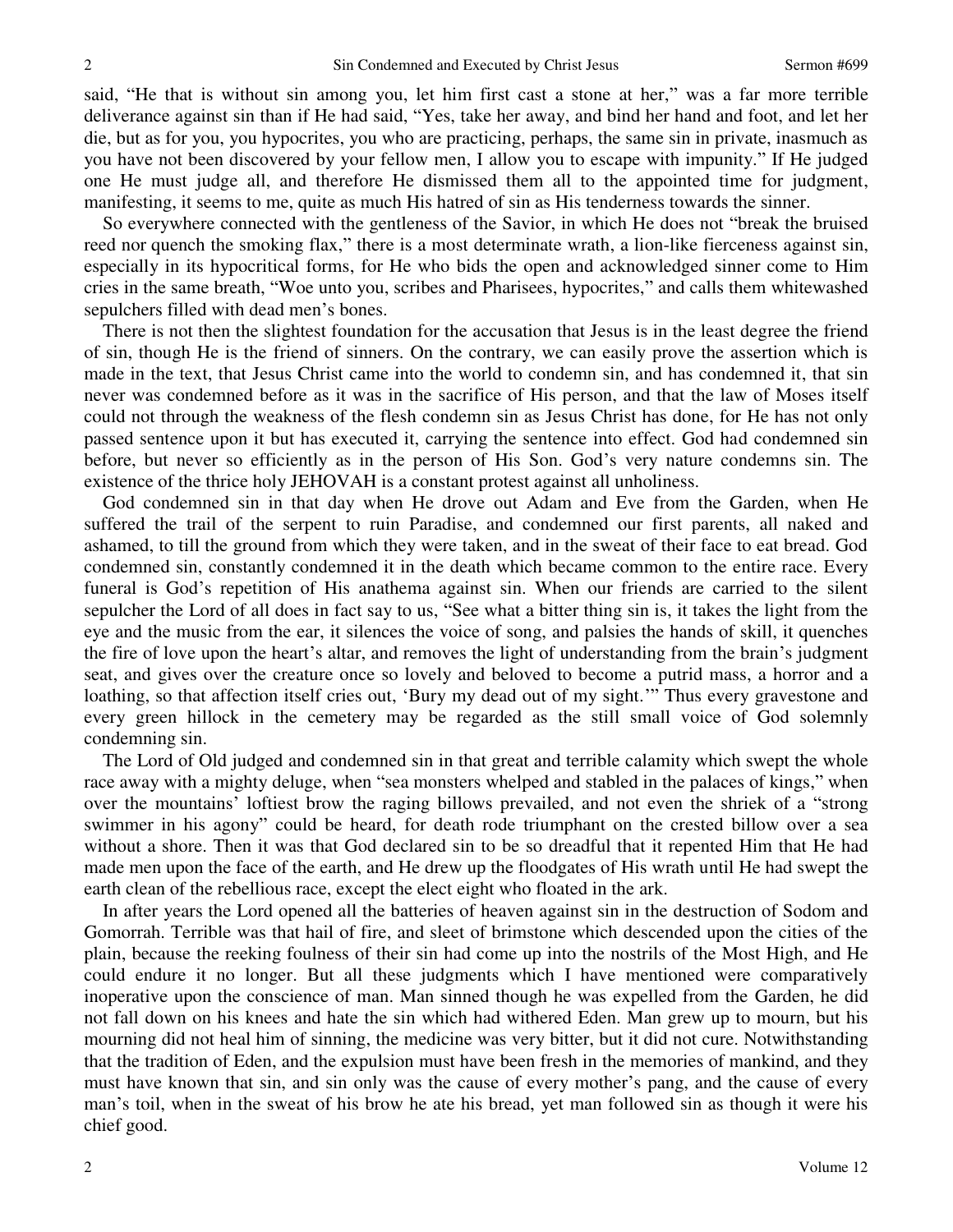Even the constant occurrence of death has not taught man the evil of the root which produced so dire a fruit. Man sins although he stands upon the brink of the grave. It is not enough that the halter is about the traitor's neck, he commits fresh treasons while standing beneath the gallows, he knows that his doom is recorded, and that his life is only a reprieve, and yet he insults the judge. Man knows that it is only a matter of time when his body should return to the dust from where it came, and yet dying man is sinful man, and though he knows that he shall soon appear before his Maker's bar, how slight the worry of this is upon any man! In fact, where is a more thoughtless race of men than those who have most acquaintance with the grave, and where shall you find men who laugh at death more than those who are constantly engaged at the tomb?

 Moreover the great judgments of the deluge, and the destruction of Sodom and Gomorrah, made but a slight impression upon mankind, for man began to build his Babel tower in defiance of God almost as soon as the flood was assuaged and men began to multiply, and as for Sodom and Gomorrah, there were doubtless men who looked on at that fearful blaze, and saw the smoke thereof blacken the heavens, who then returned to their lusts, and were still as aforetime given up to their idols. All the judgments were weak, because man's flesh is so stubbornly set on sin.

It is never to be forgotten that the Lord judged sin and condemned it upon Sinai. The law of God of the ten commands, with the penal sentence attached thereto, was intended to be God's great conviction, trial, and judgment of sin. Truly, when we consider that law, so high, so broad, so all-encompassing, so reaching to the thoughts and intents of the heart, and when we recollect how it was given with sound of trumpet, and blaze of lightning, with a boundary set around the mount, with fearful curses upon the man who should violate its commands, and with wondrous blessings to those who should keep its precepts, it must appear to be a singularly glorious and commanding judgment of sin. "The LORD came from Sinai, and rose up from Seir unto them; he shined forth from mount Paran, and he came with ten thousands of saints: from his right hand went a fiery law for them." "His lightnings enlightened the world: the earth saw, and trembled. The hills melted like wax at the presence of the LORD, at the presence of the Lord of the whole earth."

 Sinai itself was altogether on a smoke, so that the man, the mediator Moses, said, "I exceedingly fear and quake." That law, given by angels in the hand of a mediator, was steadfast, and terrible, and was a most wondrous judging and condemning of sin, yet you know what a very little effect it had upon those who had first received it. Ere the forty days were over, before Moses could get down from the mount, they were dancing around the golden calf, and shouting, "These be your gods, O Israel, which brought you up out of Egypt."

 From that day till now, what has God's law been to the carnal mind? A form printed upon tables in their churches, but not written on the tablets of their hearts, a rule read in their hearing, but forgotten in their lives, admired in theory, but neglected in practice. The scene at Sinai was a solemn judgment of sin, just as were the other judgments which I have mentioned, but in effect it was inoperative, it was weak, not in itself, but through the flesh, weak, because man is so strong in sin, weak, because for unrenewed man to know God's will is for him to know how to fly in the teeth of it. Human nature has learned how to rebel rather than how to obey by studying the law, the commandment which was ordained for life have been made our death. The Law has been made by our rebellious wills a negative rather than a positive rule, and man has learned by it how to live so as to insult his great benefactor and friend.

 Thus it is clear that though the Lord oftentimes condemned sin, yet sin still reigned in man's heart, therefore, He sent His own Son into the world to do what His judgments and His law had not done, namely, to condemn sin in the flesh, that once for all we might know in our inmost souls that sin is a hateful thing, and knowing, might feel it and avoid it.

 This brings me to the text itself. The text may be understood in two ways, these two senses shall constitute the two heads. Sin was *condemned* by our Lord's suffering for sin, notice the margin, "By a sacrifice for sin" He condemned sin in the flesh. The first head then is, *sin was condemned by Christ's*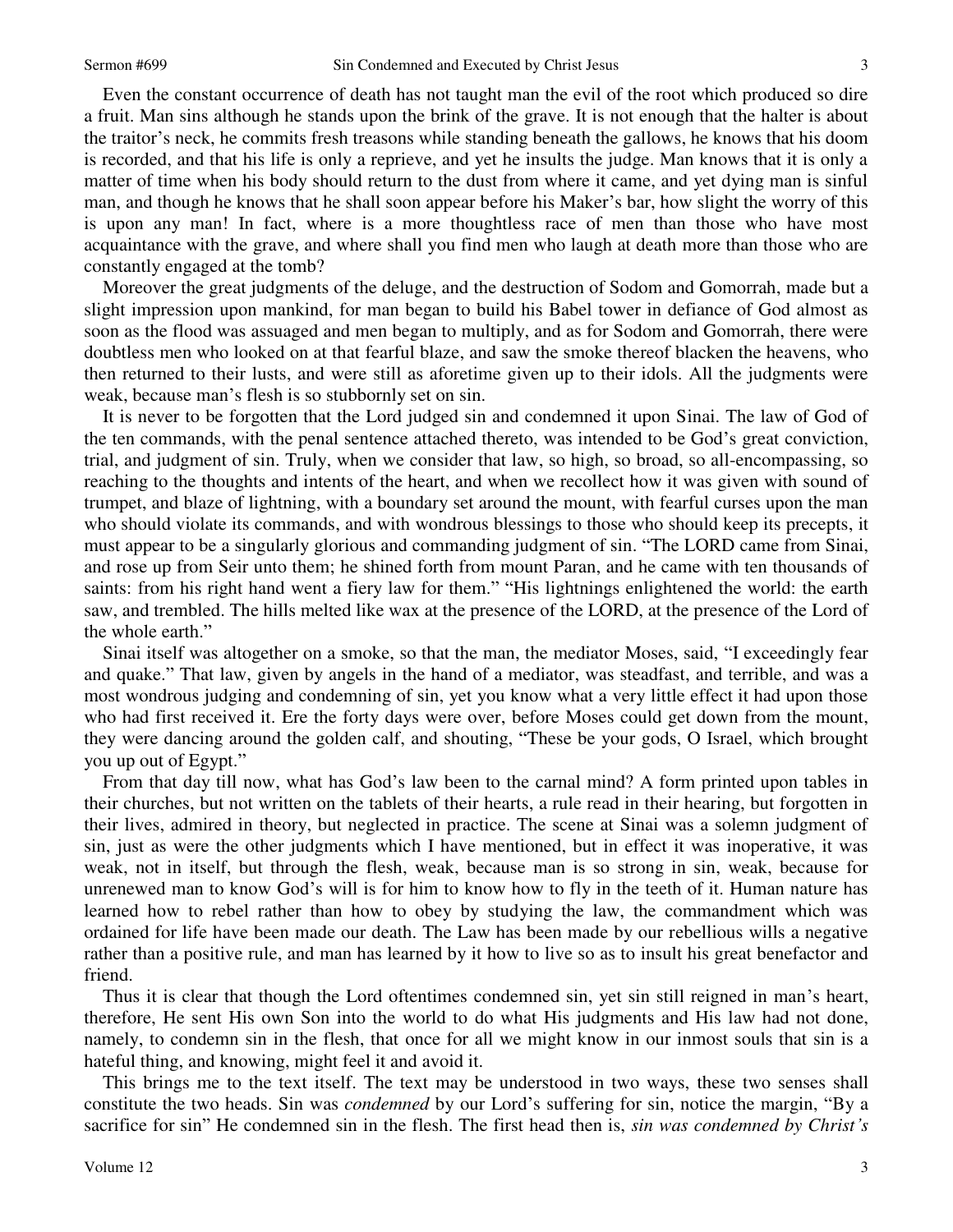*sacrifice of Himself,* and secondly, as some translators give to the word "condemned" the force of *destroyed,* we shall read it thus, *sin was executed in the sufferings of the Savior.* These two points, if God the Holy Ghost shall lead us into them, may afford us a good morning's meditation, and then the practical conclusions from them will, I hope, be not restricted to this morning, but accompany us all our days.

**I.** Our first point is this, that albeit all the former condemnations of sin which God gave to the world were weak through the flesh, yet THERE HAS NOW BEEN GIVEN A MOST EFFECTIVE AND POTENT CONDEMNATION OF SIN IN THE SACRIFICE OF JESUS CHRIST.

 Of course, the potency must be judged by its effect upon those who received that sacrifice, and in such persons sin is most effectually condemned.

**1.** The Savior condemned sin by His sufferings, *by allowing it to work itself out to its legitimate result.* Sin is exceedingly sinful, but we could never have known how sinful sin was if it had not slain Christ. A certain preacher who delighted in a very flowery style, once ventured in a very splendid passage of his oration to depict the loveliness of virtue. "O virtue, you fair angel," and so on, "if you shouldest come down to earth in all your radiance," etc., etc., "all men would love you." This wonderful flight of wordiness receives its fall in the history of Calvary.

 We could never have known how detestable sin was if this had not been put to the test, virtue did come down among men, not in its severer aspect as a stoical moralist, but it descended in its gentlest form in the person of the most loving and tender man who ever lived, even Jesus Christ, but sin so hates and loathes that which is good that instead of receiving this incarnate virtue with honor, sin was never satisfied till after hunting the man through life it at last nailed Him to the gallows of a malefactor, and put Him to a death too cruel even for the most loathsome and detestable of beings.

 It is with sin according to the parable of our Lord. Sin had entered the vineyard of the Lord, and robbed Him of the fruit thereof. He sent His servants to His vineyard, and they cried unto it, "Thus and thus says the Lord," but sin being angry took the servants, one by one, knowing them to be the servants of God, and it smote one, and threw another into prison, and slew another, till the servants of God came only to be persecuted and to be slain. At last He said, "I will send my Son; they will surely reverence my Son," it was surely impossible that if the Son of God should come armed with a commission from the Most High, sin would venture to smite Him, but behold the hardihood of sin, it said, "This is the heir, let us kill Him, that the inheritance may be ours," and it slew Him, and cast Him out of the vineyard.

 Sin was then seen to be the cruel, horrible, detestable, traitorous thing which God had declared it to be, and now that man knows it to be such, he cannot deny it, for the murdered body of the Savior shows the deadly mischief that lurks in sin. It is as though there were a certain poisoned river, and a parent had often said to his children, "Drink it not, my children, it is sweet at first, but soon it will bring on you pains most fearful, and death will shortly follow. Do not drink it." But these children were very willful and would not believe it, and, albeit that sometimes a dog or an ox would drink of it and be sore pained and die, they did not believe in all its injurious effects to them. But by and by One made like unto themselves drank of it, and when they saw Him die in anguish most terrible, then they understood how deadly must be the effects of this poisoned stream.

 When the Savior Himself was made sin for us and then died in griefs unutterable, then we saw what sin could do, and the exceeding sinfulness of sin was displayed. To use another illustration, you have a tame leopard in your house, and you are often warned that it is a dangerous creature to trifle with, but its coat is so sleek and beautiful, and its gambols are so gentle that you let it play with the children as though it were a well-domesticated cat, you cannot have it in your heart to put it away, you tolerate it, nay, you indulge it still. Alas, one black and terrible day it tastes of blood, and rends in pieces your favorite child, then you know its nature and need no further warning, it has condemned itself by displaying the full ferocity of its nature.

 So with sin, we thought it such a fair thing, we could not be persuaded that anything so pleasant, so fair spoken, could really be so deadly an enemy as God said it was, but when sin leaped upon our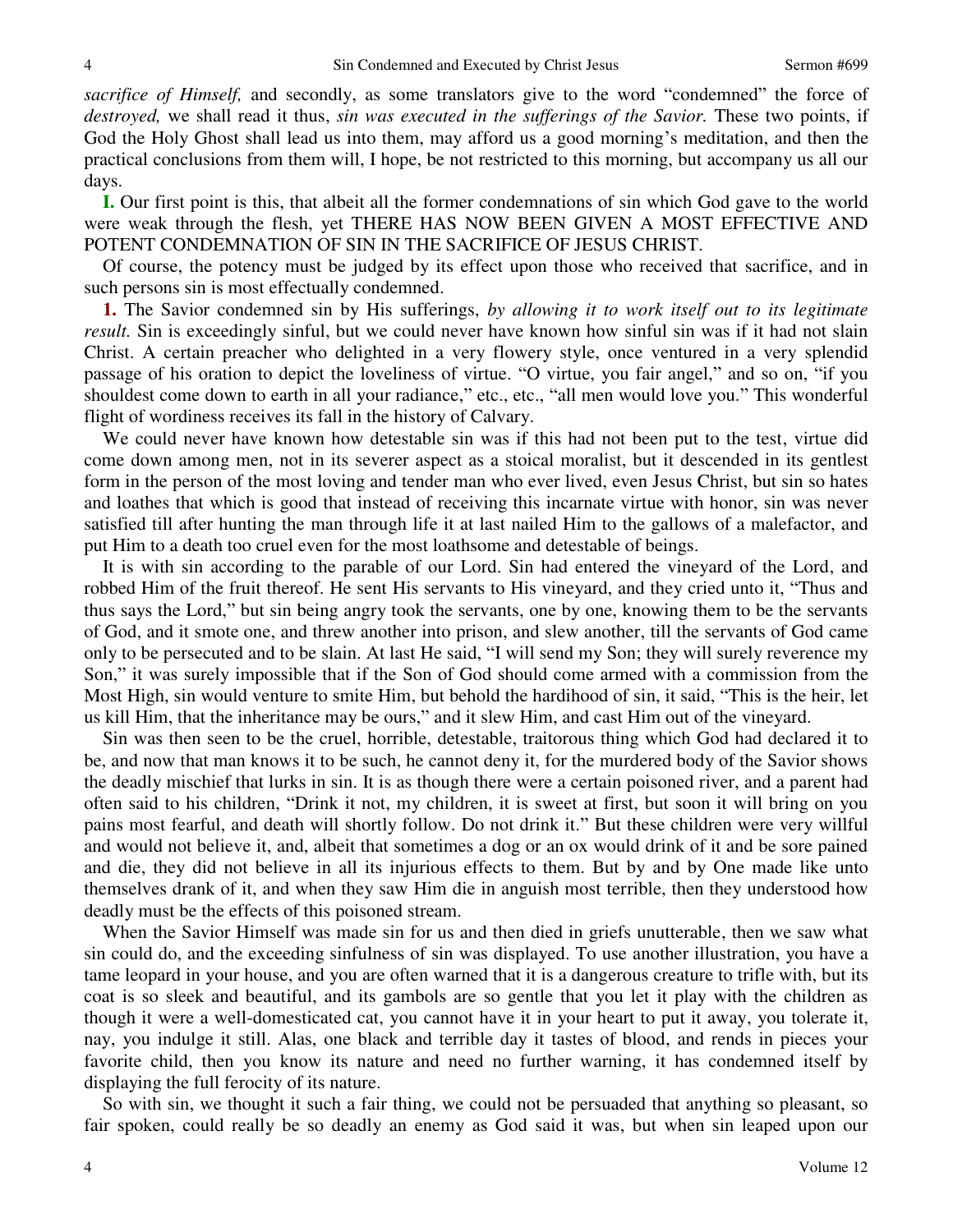altogether lovely Jesus, and like a ravening wolf delighted itself in His slaughter, then it condemned itself most effectually. Every Christian feels this, what he could not feel through contemplating the expulsion from Eden, what he might not feel through thinking of the curse of the law, he does feel and must feel when he sees sin thus prostrating the Lord of life and glory, and making Him suffer even to the death.

 Christian, you know now what sin would do to you, how it would scourge and crucify you, make you cry, "My God, my God, why have you forsaken me?" and cast you into a bloody sweat, and destroy you utterly, you see now that sin has such a weight in it that only eternal God can bear it, and you will henceforth hate and dread it, you will no longer favor it. God has condemned it by allowing it to show itself in its true colors, you hear the condemnation, and you say amen to it, do you not? What the law could not do, God has done.

**2.** But the text wears a fuller meaning when we recollect that Christ did not only condemn sin by allowing it to carry itself out to the full, but *He condemned it by actually bearing its penalty as our substitute.* This is the great doctrine of Holy Scripture, and it becomes us to speak very plainly about it. The punishment which was due to man for sin was suffered by our Lord—if not the exact punishment yet that which was equivalent to it was suffered by the Savior on the tree, and this constituted the most weighty and effectual condemnation of sin.

 Observe carefully, dear friends, that the condemnation of sin in the sacrifice of Christ derives much of its weight from *the dignity of His person.* Sin was laid this time not on an angel, not on some chosen cherub or seraph, but sin was laid upon one who is none other than God over all, blessed forever. The mighty God Himself wrapped His glory in a veil of our inferior clay, and then sin was laid on Him. Now if sin be such a terrible thing, if it deserve the condemnation that is pronounced upon it, we shall see what it will do with Him. Will sin bring Him down? Will sin make Him smart? Will sin make Him cry? He is God's only begotten Son, sin must be a bitter thing indeed if it be necessary for God to smite His own Son! Will not the Great Ruler of the universe make an exception in this case? Sin may be very gross, but can He not, when it is laid upon one so heavenly, so pure, so divine, may not He deal gently with it? He may use His rod, but surely He will not unsheathe His sword.

Listen! "Awake, O sword, against my shepherd, and against the man that is my fellow, says the LORD." There is no sparing here. See the Savior ground between the upper and nether millstone of divine vengeance, hear His cries and mark His falling tears, perceive His heart surrounded with divine wrath and filled with sorrow, till like a boiling caldron it flows over in groans and cries. Look at that spectacle of woe till you dare not look any longer, for the grief is too amazing for the eye to see or for the soul to think upon. Now, sin, you are condemned indeed! Hunted out from place to place at last you leap upon the palace of God, you touch that human tabernacle wherein the Second Person of the Divine Trinity rested, but the tabernacle must come down, Death must invade even the body of the Christ of God because sin was laid upon Him. This is all the more wonderful and more remarkable condemnation of sin because it was not His own sin; in Him was no sin, and yet the sins of His people when laid upon the Savior made Him exceedingly sorrowful even unto death.

 Sin was condemned again by *the excellence of the motive which led the Savior to take sin upon Himself.* He took the sins of His enemies upon Himself, sins of those who could not reward Him for His pains, but who, on the contrary, had hitherto despised Him and esteemed Him not. When He was found with sin laid upon Him, He was not taken as a thief nor seized as a malefactor by our God. Justice knew that Christ was in the sinner's place for no motive but one of selfless love. He had nothing to gain, but everything to lose. Those for whom He came, as we have already said, but we need to remind you of it again, had no claims upon Him, they had no love for Him, and even after He had given Himself to die for them they lived in hardness of heart, rejecting Him till His own superior grace overcame them.

 Now one would think that a man having sin upon Him from such a motive, so heavenly, so divine, might have been spared. But He was not spared: of the cup He drank every drop, of the lash He felt every blow. The penalty which Christ endured was not a mitigated penalty for sin, but the whole weight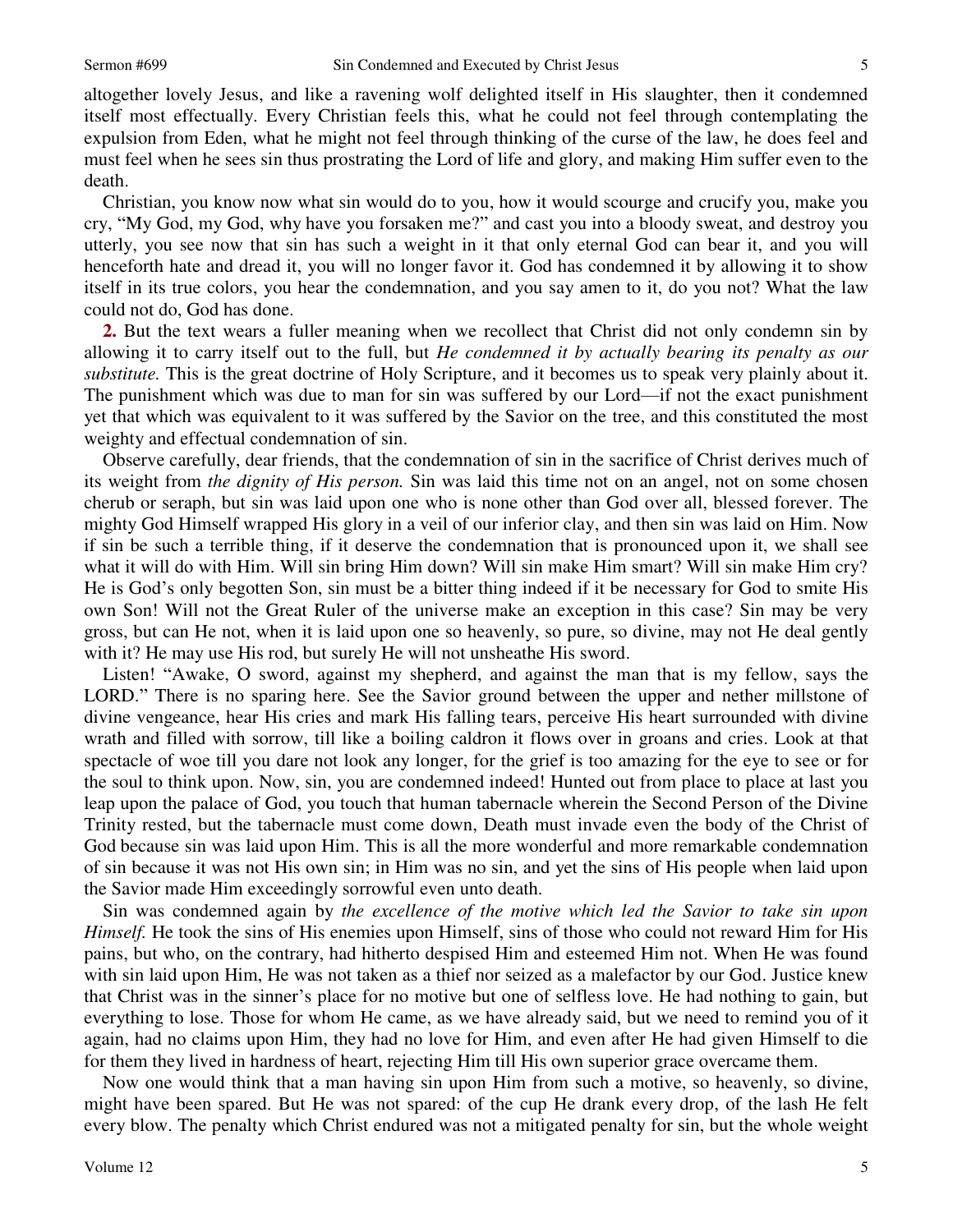of JEHOVAH'S wrath fell on Him. He was treated as a thing accursed, for He was made a curse for us; made sin for us that we might be made the righteousness of God in Him.

In what a manner was sin thus condemned! I shall not, however, treat this as a matter of doctrine.

 I shall come to you, Christian, and ask you if it is not so in your inmost heart. Is not sin condemned in you? When you see the Lord of glory die for your iniquities, do you not hate the sin which brought Him down to such a depth? And when you remember that He died, that though He was guiltless He died simply out of love for you, do you not vow a full revenge against your sin, and feel that the thing which once might be pleasurable is now detestable, and that which you could toy with and think nothing of is now loathsome to the very last degree?

 Once, again, did not the Savior condemn sin most emphatically in *the terror of the pains which He endured?* The severity of God to sin was marked in the Savior's bitter griefs. No, I will not tell you over again that old story, that precious story, of the passion in the garden, of the betrayal by His friend, of the accusations of treason and of blasphemy, of the scourging, the thorn crown, the spittle, the mocking, the bearing of the cross, the piercing of the hands and feet, the stripping, the scorn, the thirst, the fever, the death—I will only just remind you of His desertion by His God, of the soul-griefs that He endured.

 Oh that I had power to depict them, and that your minds could view them aright! We are never duly impressed, I am afraid, with the griefs of the Son of God. We weep over some silly story, or when we hear of the little griefs of our friends we mourn with them, but the griefs of our best Friend do not affect us, and the sorrows of our best Beloved do not move us as they ought. Yet at times, at favored intervals, when you and I are permitted to sit and view the flowing of His precious blood, when we gaze into His wounds, when we hear his death-cries and mark His pangs and sorrows, then we have felt that sin was condemned. We never hate sin so much as when we get a realizing thought of the griefs of Immanuel.

 Human philosophy cannot make you hate sin, the study of the law of God cannot make you hate it, but if you have ever with tearful glance beheld the Son of God expiring and groaning out His life for you in consequence of your sins, then God has done in you, despite the weakness of your flesh, what the law could not do, and what all other things beside could never accomplish.

 I must press this matter home with you, Christians, that you may give your own verdict whether it is not so. Have you not felt that you have not half a word to say for sin now? That you could not defend it, nay, that you could not bear it? It is now as if a man should come to you and say, "I have slain a man, hide me from justice," you might possibly consider whether you should conceal him, but if you discovered that he had assassinated your child and that his hands were blood-red with its innocent blood, you would say, "Hide you! how can I hide you? It is my own child whom you have slain."

 When sin comes to me I know its mischievous effect, and I dare not for that reason tolerate it, but when I hear that it slew my dear Redeemer, slew Him who loved me eternally and without change, loved me without a motive for loving me, but only because He would love me—when I hear that sin slew Him, I cry, "Away with you! Sin, away with you! Away with you! It is not fit that you should live. Away with you! Down to the depths of hell descend, and even there there is no darkness so dark as you are! no terror so terrible as you are! You hell of hells, you blackness of darkness! you accursed thing! You have slain my Lord." This is what the text means when it tells us that the sacrifice of Jesus condemns sin.

### **II.** JESUS EXECUTES AND DESTROYS SIN.

 When we have a great offender to deal with, it is something to get him condemned, but our customs in this country do not always necessitate that a person condemned to die should die, for there are some cases now fresh in your memory where the sentence of death has been pronounced, and probably very justly too, and yet mercy (God forbid that I should say a word against it!) has come in, and the sentence has not been carried out. Now our Lord Jesus not only came into the world to pronounce the sentence of death upon sin, but He crucified it, He fought with it and overthrew it there and then. He was not merely judge, but executioner, "for sin he condemned sin in the flesh." At the present moment sin is crucified in those souls wherein Christ reigns. We will show you in what way Christ has executed sin.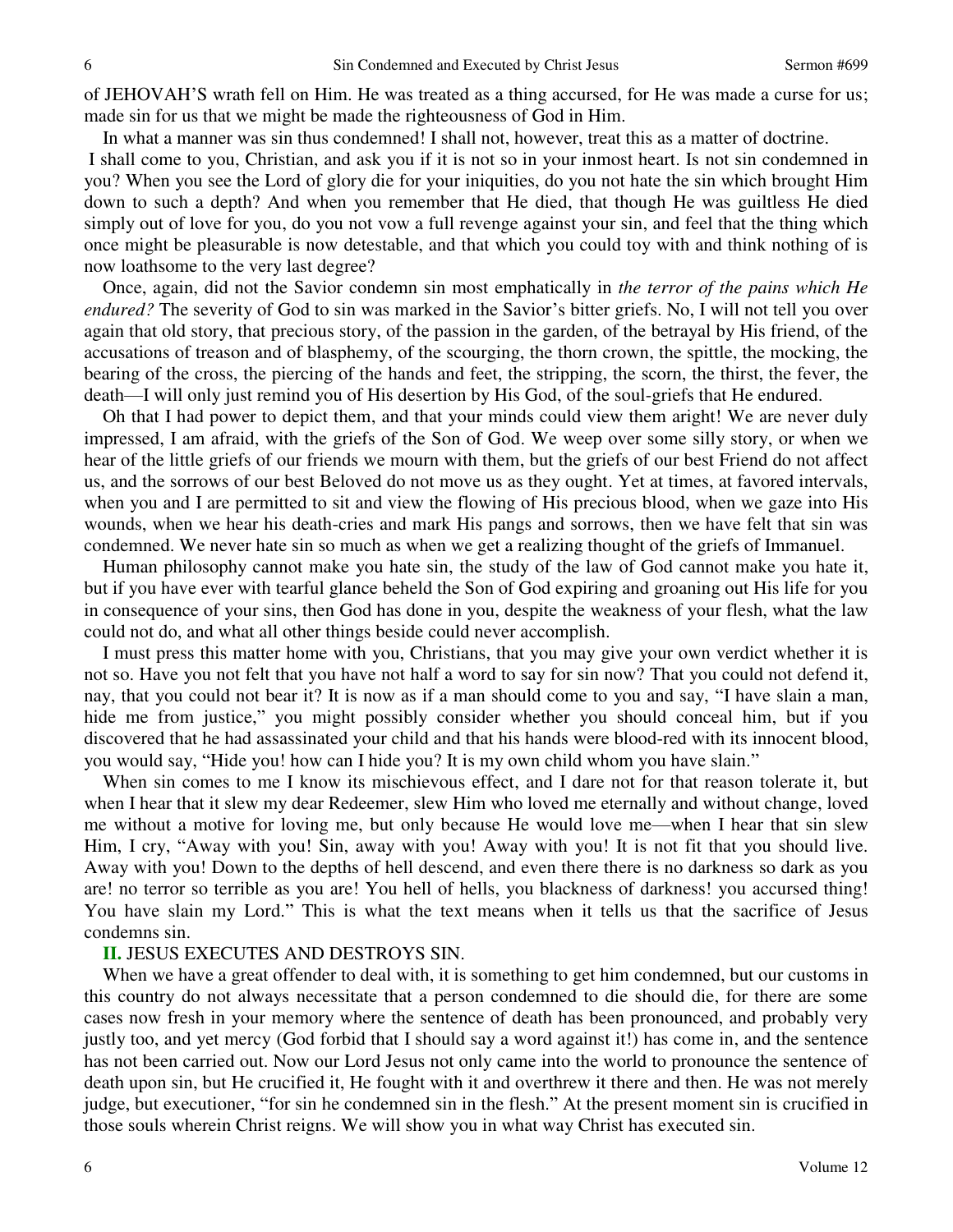In the first place, our Lord has destroyed it as to its *penal power.* There is no power in sin to condemn the believer now. "What," says one, "does not sin condemn every man at whose door it lies?" Certainly it does—sin condemns every man with whom it is found, but in the case of the believer sin is not imputed, not laid at his door, for David said, "Blessed is he whose transgression is forgiven, whose sin is covered; blessed is the man unto whom the Lord imputes not iniquity, and in whose spirit there is no guile." The sin of the believer was laid upon the Lord Jesus Christ, "for the LORD has laid on Him the iniquity of us all." And from that day forward the penalty of sin has been discharged and removed by the Redeemer's having endured it Himself.

 The black cloud of my sin has no rain in it, it has emptied out its rain upon Christ. Nay, the black cloud itself has ceased to be. The Red Sea of my sin cannot drown me, it is dried up by Christ, I have a safe passage through it. My sin is in itself most deadly and destructive, as I see it to have been in the person of my Lord Jesus, but it shall neither destroy nor condemn me, for it has destroyed and condemned Christ, and He has destroyed and condemned it. Good old Christmas Evans, he describes death as a dragon wearing a sting called sin, and being so determined to destroy the Savior that it darted its sting right through His body into the cross, "and then," he says, "he could never draw it out again." That old dragon death is a dragon still, but it has lost its sting, for it left its sting in the cross of the dead Redeemer. Sin is gone and gone forever. "He has finished transgression, and made an end of sin." The jaw teeth of sin are broken, it may howl at me and worry me, but it cannot rend me or destroy me.

 As for original sin, Christ has put that away, as for actual sin, however great or however numerous actual sins may be, Christ has destroyed the penal power of sin in the case of every believer. "Who is he that condemns? It is Christ that died." "Who shall lay anything to the charge of God's elect?" Once get you into Christ, O believer, and you may see your sin laid on the scapegoat's head of old, and carried right away into the wilderness of oblivion, where it shall never have an accusation to raise against you any more forever.

 Sin, in the next place, was executed by Christ as to *its depressing power upon the conscience.* When an ungodly man is aroused to see sin, it weighs on his heart like a nightmare. "I cannot," says he, "I cannot be saved, my sin is so evil. No longer may I hope, it is in vain to pray, in vain to trust, in vain to do anything, my sin fills me with despair, it makes me drunken with wormwood, and breaks my teeth with gravel-stones."

 But sin has no such depressing power upon the Christian as to drive him to despair. He sees sin, but he beholds an atonement made, he perceives how black a thing sin is, but he sees the fountain filled with blood, he weeps over his sin, but he does not despair about it, he understands that sin by itself would put him into a helpless plight, but he understands that the eternal love of God in the person of the Lord Jesus Christ has made his case not only hopeful, but one in which he is safe and sure of everlasting life because the penalty for sin has been discharged by the Redeemer on his behalf. Sin is dead to the Christian in those two senses. I look sin in the face and I say to it, "You foul, you loathsome, you detestable thing, yet you cannot drag me down to hell, I know you cannot, and you cannot even make me fear, I am bold, I can sing, I can rejoice, sinner as I am! You cannot stop me of my glory, for I am in Christ, absolved in Christ and secure." In these two senses sin is put away forever by our Savior's death.

 Moreover, sin is destroyed in the Christian as to its *power over his heart.* No soul that has come to trust in Jesus Christ loves sin. You do sin, my brethren and sisters, but if you could have your own way you would not. If your new nature could follow out its bent and desire, what would you be? Would you not desire to be perfect, even as God is perfect? To cease from every sin and run in every Christian duty? I can say honestly that if I might now have my choice, it should not be to possess wealth, or even health, nor fame, nor any of those things which dazzle human eyes, but to be perfectly holy, even if I must be in consequence very poor, and very despised, or even die, to be perfectly holy were the climax of one's wishes. This shows that sin is destroyed in our heart.

 As Master Bunyan tells us, Diabolus could not enter the citadel any more after the Prince Immanuel had driven him out of the town of Mansoul, he did enter the city through Ear-gate and Eye-gate, and his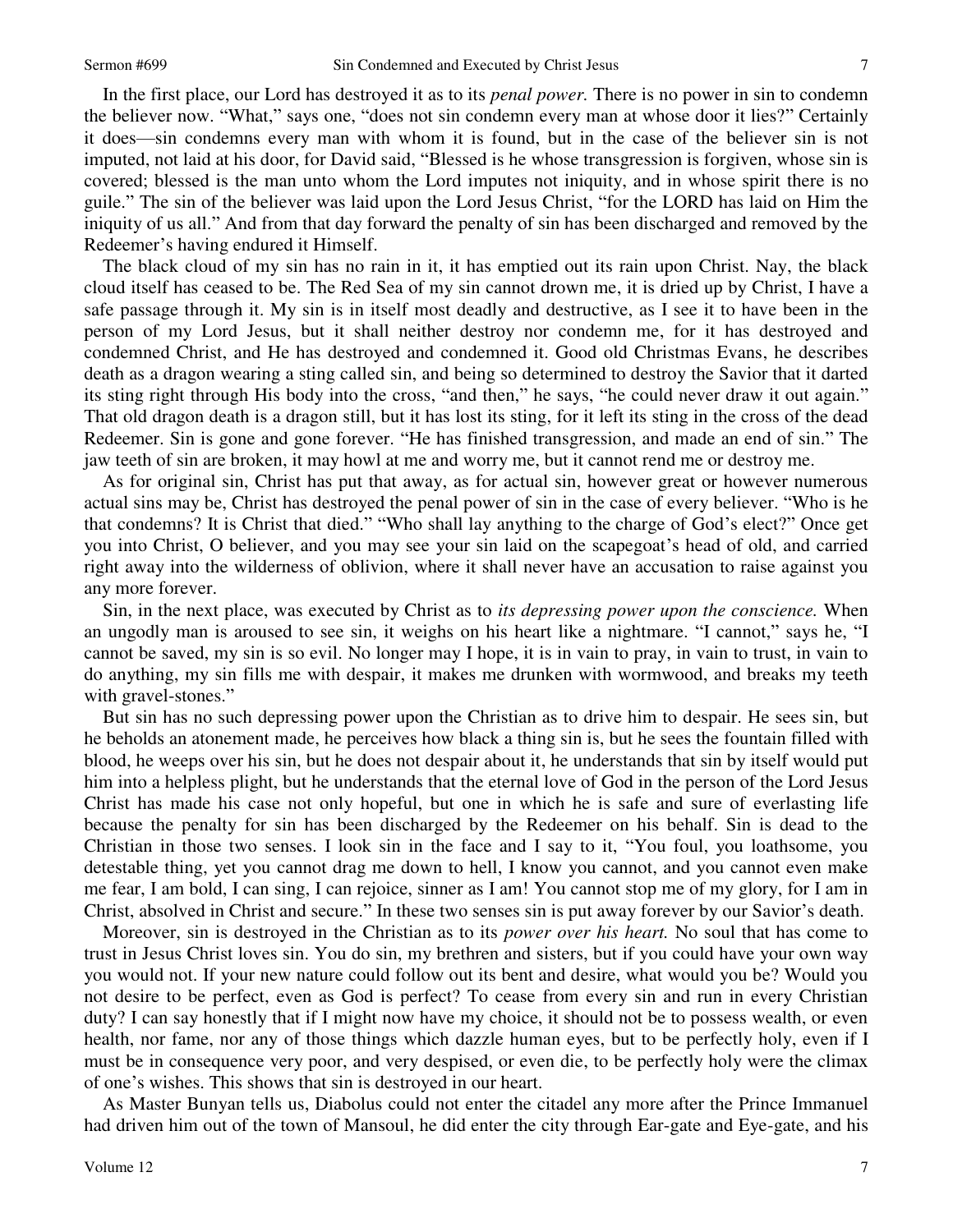troops swarmed in every street, but he could never recapture the castle. The heart is kept for God, the heart of the Christian is involate and chaste for the soul's true husband, the Lord Jesus. Sin is slain in the heart by Jesus. We cannot love sin since Christ has died.

 The Lord Jesus Christ, by His death has also crucified sin *in its active energy over our lives,* alas! not over the lives of some professors, but they are not the true Israel. There are some professors of religion who, when the Lord comes, will certainly meet with a very fearful end—I mean such of you as profess to be the Lord's people, and yet can secretly indulge in the sins of the flesh, can trade dishonestly, privately serve the devil, neglect prayer, and act as sinners do, and yet all the while pretend to be among the living family of the living God. It were better for you that you had never been born, it were better for you that a millstone were tied round about your neck, and that you were cast into the depth of the sea, than to unite yourself with a Christian church, and make a profession of being in Christ while you are the slave of your detestable lusts. Oh, may God undeceive many of you who may be in such a plight! May He pull your disguises and your masks from your faces, wash the paint from your cheeks, and make you to be in your own sight what you are in His sight. If I must be lost I would rather be lost knowing my condition than be lost a self-deceived man, and go from the cup of the Lord to drink the cup of wrath forever, and be chased away from the communion of saints down into the pandemonium of hell.

 However, in the genuine Christian sin has lost its power in his life, he cannot do as others do. If he is ever tempted to it, like Joseph he says, "How can I do this great wickedness and sin against God?" The believer is in the body and therefore his flesh is weak, but his spirit lives, and he therefore cannot let the body have dominion over him. Those lusts in which some indulge he abhors, and he will not even mention them, as becomes saints. Those words which glide so glibly from other men's lips he hates, and will not utter them, they are foreign words to him. The swine rolls in the mire with delight, but the sheep abhors it. When before his conversion the man was a raven, how he gloated over his carrion! but now he is a dove he frequents the rivers of pure water, and loves clean feeding while his clipping wings often bear him above the clouds, ay, and above the stars too, into the serene atmosphere where the dove-like Spirit dwells. He is a new creature in Christ Jesus, and sin is destroyed in its energetic influence over his life.

The day is coming—blessed be God, the day is coming—when *sin in its very being will be utterly destroyed in every believer.* Sin within us lies like a condemned criminal with his neck under the guillotine. Oh that the axe would drop! Oh that the knife would take away the life of sin forever! Oh blessed hour, oh sweet discharge, to be rid of every temptation and propensity to sin! Sentence of death is recorded, and the culprit is crucified, his hands are fast nailed, he cannot act as he would, his feet are nailed fast, he cannot run as he would, and he will die ere long. Oh blessed day when he shall be wholly dead, and the soul shall be free from sin, holy even as God is holy, to dwell with Him forever!

 Now, beloved, you clearly see that the law could not in any of these senses destroy sin, and that the judgments of God do not make men give up the love of sin, they are hardened rather than softened by the terrors of God, instead of sin losing its power over the conscience by hearing of the law of God, it is strangely true that the man just sets himself more determinately against his Maker, the more he understands the hatred of his Maker against sin. The wounds of Jesus can do what nothing else can do. When I am pardoned, I hate sin, when I see the love of God in Christ Jesus sin becomes a condemned and destroyed thing.

 I must now close with the lessons to be learned from this. It gave me great consolation when studying this text to notice that Christ had condemned sin *in the flesh,* for the flesh is sin's stronghold, it is sin's quadrilateral, out of which it can scarcely be driven. Our Lord has condemned it in the flesh, then, blessed be God, our very flesh shall one day be rid of this condemned, executed thing, and my very bones shall rejoice, see Jesus in the day of the resurrection, and sing because sin has no more dominion over it. Christian, this is the lesson I long for you to learn. First. *Hate sin in every shape.* Christ condemns it, do not you approve it, Christ executes it, do not you harbor it, it slew the Savior, slay *it*.